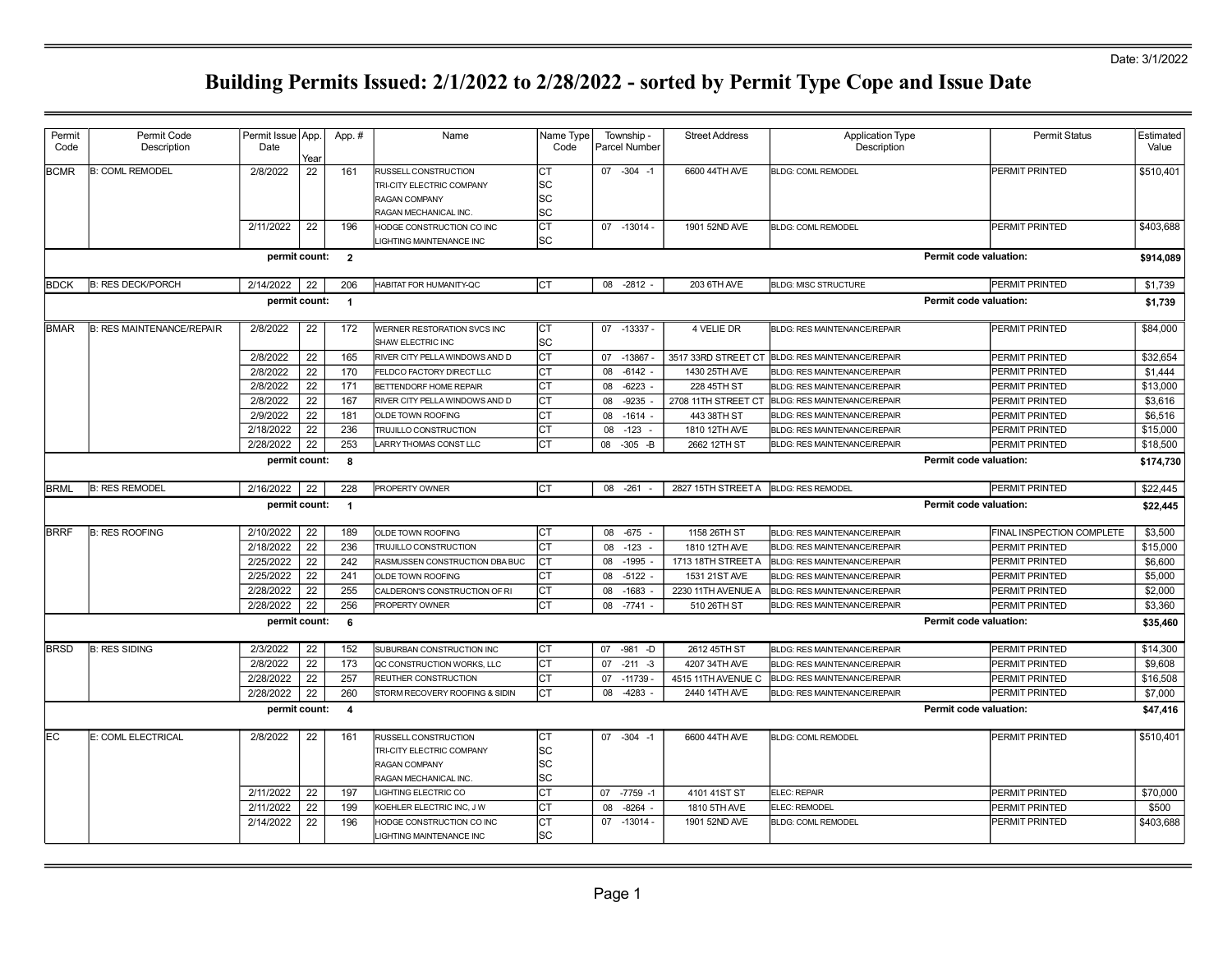| Permit           | Permit Code                   | Permit Issue App. |            | App. #         | Name                              | Name Type | Township -        | <b>Street Address</b> | <b>Application Type</b>                          | <b>Permit Status</b>          | Estimated   |
|------------------|-------------------------------|-------------------|------------|----------------|-----------------------------------|-----------|-------------------|-----------------------|--------------------------------------------------|-------------------------------|-------------|
| Code             | Description                   | Date              |            |                |                                   | Code      | Parcel Number     |                       | Description                                      |                               | Value       |
| EC               | E: COML ELECTRICAL            | 2/15/2022         | Year<br>22 | 221            | TRI-CITY ELECTRIC COMPANY         | Iст       | $12 - 12 - 1$     | 3501 69TH AVE         | ELEC: REMODEL                                    | PERMIT PRINTED                | \$52,500    |
|                  |                               | 2/28/2022         | 22         | 25             | RUSSELL CONSTRUCTION              | Iст       | $07 - 304 - 1$    | 6600 44TH AVE         | <b>BLDG: COML REMODEL</b>                        | PERMIT PRINTED                | \$382.297   |
|                  |                               |                   |            |                | RAGAN MECHANICAL INC.             | lsc       |                   |                       |                                                  |                               |             |
|                  |                               |                   |            |                | TRI-CITY ELECTRIC COMPANY         | SC.       |                   |                       |                                                  |                               |             |
|                  |                               |                   |            |                | GIESE SHEET METAL CO INC          | lsc       |                   |                       |                                                  |                               |             |
|                  |                               | permit count:     |            | 6              |                                   |           |                   |                       |                                                  | Permit code valuation:        | \$1,419,386 |
| <b>IER</b>       | E: RES ELECTRICAL             | 2/1/2022          | 21         | 2358           | PROPERTY OWNER                    | lст       | 07 -7641          |                       | 2520 23RD AVENUE CT BLDG: RES MAINTENANCE/REPAIR | PERMIT PRINTED                | \$14,000    |
|                  |                               |                   |            |                | PROPERTY OWNER                    | lsc       |                   |                       |                                                  |                               |             |
|                  |                               | 2/2/2022          | 22         | 148            | ADVANTAGE ELCTRL SERVICES INC     | Iст       | 08 -2751 -        | 4921 5TH AVE          | ELEC: SERVICE                                    | PERMIT PRINTED                | \$0         |
|                  |                               | 2/2/2022          | 22         | 113            | BRADY COMPANY, J L                | <b>SC</b> | 08 -9299          | 2717 8TH STREET CT    | BLDG: RES MAINTENANCE/REPAIR                     | PERMIT PRINTED                | \$48,000    |
|                  |                               |                   |            |                | BLACKHAWK ELECTRIC ENTERPRISES    | lsc       |                   |                       |                                                  |                               |             |
|                  |                               | 2/11/2022         | 22         | 200            | AMERICAN ELECTRIC INC             | Іст       | 08 -6223 -        | 228 45TH ST           | ELEC: REMODEL                                    | PERMIT PRINTED                | \$4,000     |
|                  |                               | 2/14/2022         | 22         | 203            | KOEHLER ELECTRIC INC, J W         | lст       | 07 -10226         | 4734 19TH AVE         | ELEC: WIRING, MISC                               | PERMIT PRINTED                | \$2,000     |
|                  |                               | 2/15/2022         | 22         | 220            | POINT ELECTRIC                    | Іст       | 07 -10334 -       | 3523 38TH ST          | ELEC: SERVICE                                    | PERMIT PRINTED                | \$800       |
|                  |                               | 2/15/2022         | 22         | 224            | ELECTRIC DOCTOR SERVICE LLC       | Iст       | $-5384 -$<br>07   | 3223 53RD STREET B    | ELEC: WIRING, MISC                               | PERMIT PRINTED                | \$2,133     |
|                  |                               | 2/15/2022         | 22         | 219            | PIZANO ELECTRIC INC               | Iст       | 08<br>$-6915 - B$ | 2210 18TH STREET A    | ELEC: SERVICE                                    | FINAL INSPECTION COMPLETE     | \$1,200     |
|                  |                               | 2/15/2022         | 21         | 2254           | QC GENERAL, INC                   | Iст       | 08<br>$-8667 -$   | 908 51ST ST           | <b>BLDG: RES ADDITION</b>                        | PERMIT PRINTED                | \$19,000    |
|                  |                               |                   |            |                | TRI-CITY ELECTRIC COMPANY         | lsc       |                   |                       |                                                  |                               |             |
|                  |                               | 2/23/2022         | 22         | 240            | <b>HANSSEN ELECTRIC</b>           | Іст       | 07 -15094         | 5424 30TH AVE         | ELEC: WIRING, MISC                               | PERMIT PRINTED                | \$0         |
|                  |                               | 2/23/2022         | 21         | 12             | PROPERTY OWNER                    | Іст       | 08 -2984          | 2307 6TH AVE          | <b>BLDG: RES REMODEL</b>                         | PERMIT PRINTED                | \$5,920     |
|                  |                               |                   |            |                | DOUG'S HEATING & AIR COND         | SC        |                   |                       |                                                  |                               |             |
|                  |                               |                   |            |                | <b>CJ NOW</b>                     | SC.       |                   |                       |                                                  |                               |             |
|                  |                               |                   |            |                | KOEHLER ELECTRIC INC, J W         | lsc       |                   |                       |                                                  |                               |             |
|                  |                               | 2/25/2022         | 22         | 172            | WERNER RESTORATION SVCS INC       | Іст       | 07 -13337         | 4 VELIE DR            | BLDG: RES MAINTENANCE/REPAIR                     | PERMIT PRINTED                | \$84,000    |
|                  |                               |                   |            |                | SHAW ELECTRIC INC                 | lsc       |                   |                       |                                                  |                               |             |
|                  |                               | 2/28/2022         | 21         | 2550           | <b>PROPERTY OWNER</b>             | lст       | 08 - 388          | 841 15TH ST           | <b>BLDG: RES REMODEL</b>                         | PERMIT PRINTED                | \$50,000    |
|                  |                               |                   |            |                | FW PROPERTY MAINTENANCE           | lsc       |                   |                       |                                                  |                               |             |
|                  |                               | 2/28/2022         | 22         | 252            | KOEHLER ELECTRIC INC, J W         | Іст       | 08 -6940 -        | 1648 25TH AVE         | ELEC: REMODEL                                    | PERMIT PRINTED                | \$0         |
|                  |                               | permit count:     |            | 14             |                                   |           |                   |                       |                                                  | Permit code valuation:        | \$231,053   |
| ERM <sub>6</sub> | E: RES ELCT MTR RECNCT (6 MO) | 2/2/2022          | 22         | 147            | ADVANTAGE ELCTRL SERVICES INC     | Iст       | 08 -1847 -        | 1642 20TH AVE         | ELCT: ELCT MTR RECONNCT AFTER 6 MONTHS           | PERMIT PRINTED                | \$0         |
|                  |                               | permit count:     |            | $\overline{1}$ |                                   |           |                   |                       |                                                  | <b>Permit code valuation:</b> | \$0         |
| MC               | M: COML MECHANICAL            | 2/1/2022          | 22         | 146            | CRAWFORD HEATING & COOLING        | Iст       | $-223 - 7$<br>07  | 3440 38TH AVE         | HTG: CHIMNEY, INSTALL                            | PERMIT PRINTED                | \$750       |
|                  |                               | 2/3/2022          | 21         | 2475           | RUSSELL CONSTRUCTION              | Iст       | 07 -304 -1        | 6600 44TH AVE         | <b>BLDG: COML REMODEL</b>                        | PERMIT PRINTED                | \$471,913   |
|                  |                               |                   |            |                | GIESE SHEET METAL CO INC          | lsc       |                   |                       |                                                  |                               |             |
|                  |                               | 2/8/2022          | 22         | 155            | BRADY COMPANY, J L                | Іст       | 07 -12408         | 3913 24TH ST          | HTG: OTHER, INSTALL/REPLACE                      | PERMIT PRINTED                | \$2,900     |
|                  |                               | 2/9/2022          | 22         | 161            | RUSSELL CONSTRUCTION              | Іст       | $07 - 304 - 1$    | 6600 44TH AVE         | <b>BLDG: COML REMODEL</b>                        | PERMIT PRINTED                | \$510.401   |
|                  |                               |                   |            |                | TRI-CITY ELECTRIC COMPANY         | SC        |                   |                       |                                                  |                               |             |
|                  |                               |                   |            |                | RAGAN COMPANY                     | SC.       |                   |                       |                                                  |                               |             |
|                  |                               |                   |            |                | RAGAN MECHANICAL INC.             | lsc       |                   |                       |                                                  |                               |             |
|                  |                               | 2/14/2022         | 22         | 210            | CRAWFORD HEATING & COOLING        | lст       | $07 -232 -1$      | 3303 60TH ST          | <b>HTG: ROOFTOP UNIT, REPLACE</b>                | PERMIT PRINTED                | \$57,200    |
|                  |                               | 2/15/2022         | 22         | 223            | <b>GABRILSON HEATING &amp; AC</b> | Іст       | 07<br>$-15145$    | 3912 16TH ST          | <b>ITG: ROOFTOP UNIT, INSTALL</b>                | PERMIT PRINTED                | \$106,920   |
|                  |                               | 2/15/2022         | 22         | 25             | RUSSELL CONSTRUCTION              | Іст       | $07 - 304 - 1$    | 6600 44TH AVE         | <b>BLDG: COML REMODEL</b>                        | PERMIT PRINTED                | \$382,297   |
|                  |                               |                   |            |                | RAGAN MECHANICAL INC.             | SC        |                   |                       |                                                  |                               |             |
|                  |                               |                   |            |                |                                   |           |                   |                       |                                                  |                               |             |
|                  |                               |                   |            |                | TRI-CITY ELECTRIC COMPANY         | SC.       |                   |                       |                                                  |                               |             |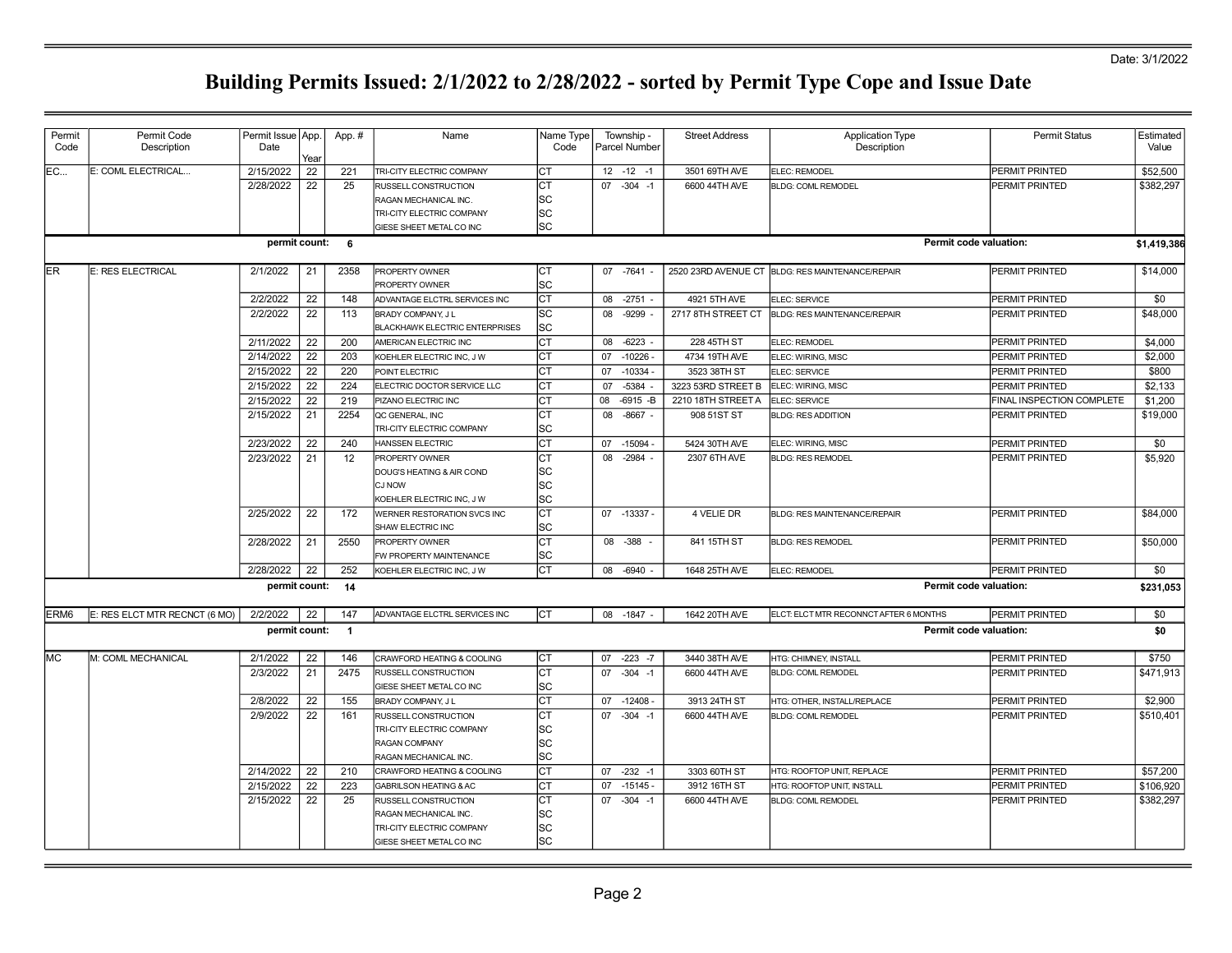| Permit<br>Code | Permit Code<br>Description | Permit Issue   App.<br>Date | Year | App.# | Name                                                        | Name Type<br>Code | Township -<br>Parcel Number | <b>Street Address</b> | Application Type<br>Description                  | <b>Permit Status</b>          | Estimated<br>Value |
|----------------|----------------------------|-----------------------------|------|-------|-------------------------------------------------------------|-------------------|-----------------------------|-----------------------|--------------------------------------------------|-------------------------------|--------------------|
| IMC            | M: COML MECHANICAL         | 2/25/2022                   | 22   | 244   | BRADY COMPANY, J L                                          | CT                | $07 - 159 - 1$              | 1150 36TH AVE         | HTG: FURNACE/AC, REPLACE                         | PERMIT PRINTED                | \$31,237           |
|                |                            | 2/28/2022                   | 21   | 771   | PIZANO ELECTRIC INC                                         | IСТ               | 08 -5578 -                  | 423 12TH ST           | <b>BLDG: COML REMODEL</b>                        | PERMIT PRINTED                | \$221,000          |
|                |                            |                             |      |       | <b>QUAD CITY PLUMBING</b>                                   | SС                |                             |                       |                                                  |                               |                    |
|                |                            |                             |      |       | PIZANO ELECTRIC INC                                         | SC                |                             |                       |                                                  |                               |                    |
|                |                            |                             |      |       | DOUG'S HEATING & AIR COND                                   | SC                |                             |                       |                                                  |                               |                    |
|                |                            |                             |      |       | HOME HEATING & A/C                                          | СT                |                             |                       |                                                  |                               |                    |
|                |                            | permit count: 9             |      |       |                                                             |                   |                             |                       |                                                  | <b>Permit code valuation:</b> | \$1,784,618        |
| IMR.           | M: RES MECHANICAL          | 2/1/2022                    | 22   | 137   | BRADY COMPANY, J L                                          | Iст               | $-13032 - 1$<br>07          | 3854 26TH AVE         | HTG: FURNACE/AC, REPLACE                         | PERMIT PRINTED                | \$4,000            |
|                |                            | 2/1/2022                    | 22   | 138   | BRADY COMPANY, J L                                          | Iст               | 07 -13039                   | 914 34TH AVE          | HTG: FURNACE/AC, REPLACE                         | PERMIT PRINTED                | \$5,000            |
|                |                            | 2/1/2022                    | 22   | 135   | BRADY COMPANY, J L                                          | СT                | 07<br>$-2789 - 2$           | 3740 31ST ST          | HTG: FURNACE/AC, REPLACE                         | PERMIT PRINTED                | \$7,000            |
|                |                            | 2/1/2022                    | 22   | 142   | <b>GABRILSON HEATING &amp; AC</b>                           | Iст               | 07<br>$-5377 -$             | 5310 33RD AVE         | HTG: BOILER/FURNACE, REPLACE                     | PERMIT PRINTED                | \$2,300            |
|                |                            | 2/1/2022                    | 22   | 139   | BRADY COMPANY, J L                                          | <b>CT</b>         | 07<br>-5740 -               | 1860 24TH AVENUE CT   | HTG: FURNACE/AC, REPLACE                         | PERMIT PRINTED                | \$11,000           |
|                |                            | 2/1/2022                    | 22   | 140   | BRADY COMPANY, J L                                          | Iст               | 07 -616 -1                  | 2202 35TH STREET CT   | HTG: OTHER, INSTALL/REPLACE                      | PERMIT PRINTED                | \$3,000            |
|                |                            | 2/1/2022                    | 22   | 136   | <b>SCHEBLER COMPANY</b>                                     | СT                | 07<br>-9232                 | 1720 40TH STREET CT   | HTG: FURNACE/AC, REPLACE                         | PERMIT PRINTED                | \$7,960            |
|                |                            | 2/1/2022                    | 22   | 143   | BRADY COMPANY, J L                                          | СT                | 08<br>$-321 - 15$           | 808 27TH AVE          | HTG: BOILER/FURNACE, REPLACE                     | PERMIT PRINTED                | \$3,000            |
|                |                            | 2/1/2022                    | 22   | 141   | BRADY COMPANY, J L                                          | СT                | 08<br>$-5074 -$             | 710 25TH AVENUE CT    | HTG: BOILER/FURNACE, REPLACE                     | PERMIT PRINTED                | \$3,000            |
|                |                            | 2/1/2022                    | 22   | 145   | BRADY COMPANY, J L                                          | СT                | 08<br>$-8614 - 7$           | 3140 11TH AVE         | HTG: BOILER/FURNACE. REPLACE                     | PERMIT PRINTED                | \$3,700            |
|                |                            | 2/1/2022                    | 22   | 144   | SAMMM COMFORT INC                                           | СT                | 08<br>$-9185 -$             | 1155 33RD STREET CT   | HTG: BOILER/FURNACE, REPLACE                     | PERMIT PRINTED                | \$3,900            |
|                |                            | 2/1/2022                    | 22   | 113   | BRADY COMPANY, J L<br><b>BLACKHAWK ELECTRIC ENTERPRISES</b> | lsc<br><b>SC</b>  | 08<br>-9299                 | 2717 8TH STREET CT    | <b>BLDG: RES MAINTENANCE/REPAIR</b>              | PERMIT PRINTED                | \$48,000           |
|                |                            | 2/8/2022                    | 22   | 164   | KALE HEATING & AC                                           | CT                | $07 - 11706$                | 3408 11TH AVE         | HTG: BOILER/FURNACE, REPLACE                     | PERMIT PRINTED                | \$3,500            |
|                |                            | 2/8/2022                    | 22   | 166   | KALE HEATING & AC                                           | CT                | 07 -1320 -                  | 2336 32ND ST          | HTG: FURNACE/AC, REPLACE                         | PERMIT PRINTED                | \$10,570           |
|                |                            | 2/8/2022                    | 22   | 159   | KALE HEATING & AC                                           | СT                | 07 -13496                   | 4216 22ND AVE         | HTG: BOILER/FURNACE. REPLACE                     | PERMIT PRINTED                | \$2,675            |
|                |                            | 2/8/2022                    | 22   | 157   | KALE HEATING & AC                                           | CT                | 07 -5666 -                  | 2410 44TH ST          | HTG: BOILER/FURNACE, REPLACE                     | PERMIT PRINTED                | \$4.750            |
|                |                            | 2/8/2022                    | 22   | 162   | KALE HEATING & AC                                           | CT                | $07 - 7316 -$               | 1115 46TH STREET PL   | HTG: BOILER/FURNACE, REPLACE                     | PERMIT PRINTED                | \$3,941            |
|                |                            | 2/8/2022                    | 22   | 156   | KLAUER HEATING & AC LTD                                     | <b>CT</b>         | 08 -301                     | 1410 27TH AVE         | HTG: BOILER/FURNACE, REPLACE                     | PERMIT PRINTED                | \$4,280            |
|                |                            | 2/8/2022                    | 22   | 160   | KALE HEATING & AC                                           | СT                | 08 -3336 -                  | 1932 23RD ST          | HTG: BOILER/FURNACE, REPLACE                     | PERMIT PRINTED                | \$4,493            |
|                |                            | 2/8/2022                    | 22   | 158   | KALE HEATING & AC                                           | CT                | 08 -4079 -                  | 814 42ND ST           | HTG: BOILER/FURNACE, REPLACE                     | PERMIT PRINTED                | \$4,087            |
|                |                            | 2/8/2022                    | 22   | 163   | KALE HEATING & AC                                           | СT                | -4450 -<br>08               | 308 14TH AVE          | HTG: BOILER/FURNACE, REPLACE                     | PERMIT PRINTED                | \$3,950            |
|                |                            | 2/8/2022                    | 22   | 168   | FAMILY HEATING & COOLING                                    | IСТ               | $-7253 -$<br>08             | 410 52ND ST           | HTG: FURNACE/AC, REPLACE                         | PERMIT PRINTED                | \$5,900            |
|                |                            | 2/9/2022                    | 22   | 187   | CRAWFORD HEATING & COOLING                                  | СT                | $-5249$ -<br>07             | 1503 33RD ST          | HTG: BOILER/FURNACE, REPLACE                     | PERMIT PRINTED                | \$4,300            |
|                |                            | 2/9/2022                    | 22   | 185   | O'DELLS HEATING AND AC                                      | CT                | 08 -1699 -                  | 1131 24TH ST          | HTG: BOILER/FURNACE, REPLACE                     | PERMIT PRINTED                | \$2,462            |
|                |                            | 2/10/2022                   | 22   | 193   | NORTHWEST MECHANICAL INC                                    | <b>CT</b>         | 08<br>-287 -                | 1549 30TH AVE         | HTG: BOILER/FURNACE, REPLACE                     | PERMIT PRINTED                | \$3,500            |
|                |                            | 2/14/2022                   | 22   | 208   | BRADY COMPANY, J L                                          | <b>CT</b>         | 07 -11483 -                 | 3406 54TH ST          | HTG: OTHER, INSTALL/REPLACE                      | PERMIT PRINTED                | \$3,000            |
|                |                            | 2/14/2022                   | 22   | 207   | BRADY COMPANY, J L                                          | СT                | $07 - 1168$                 | 2915 16TH AVE         | HTG: OTHER, INSTALL/REPLACE                      | PERMIT PRINTED                | \$4,000            |
|                |                            | 2/14/2022                   | 22   | 209   | <b>SCHEBLER COMPANY</b>                                     | CT                | 07 -12652                   | 3607 76TH ST          | HTG: FURNACE/AC, REPLACE                         | PERMIT PRINTED                | \$14,552           |
|                |                            | 2/14/2022                   | 22   | 214   | O'DELLS HEATING AND AC                                      | СT                | $-6325 -$<br>07             | 2414 48TH ST          | HTG: FURNACE/AC, REPLACE                         | PERMIT PRINTED                | \$10,815           |
|                |                            | 2/14/2022                   | 22   | 204   | GABRILSON HEATING & AC                                      | CT                | 07 -7774 -                  | 3715 40TH STREET PL   | HTG: BOILER/FURNACE, REPLACE                     | PERMIT PRINTED                | \$2,500            |
|                |                            | 2/14/2022                   | 22   | 205   | CRAWFORD HEATING & COOLING                                  | СT                | $-2297 - 1$<br>08           | 522 16TH AVE          | HTG: BOILER/FURNACE, REPLACE                     | PERMIT PRINTED                | \$3,625            |
|                |                            | 2/15/2022                   | 22   | 226   | CRAWFORD HEATING & COOLING                                  | CT                | $-4138$<br>08               | 3319 PARK 16TH ST     | HTG: BOILER/FURNACE, REPLACE                     | PERMIT PRINTED                | \$3,800            |
|                |                            | 2/17/2022                   | 22   | 231   | BRADY COMPANY, J L                                          | CT                | 08<br>$-193 - B$            | 1532 1ST ST           | HTG: BOILER/FURNACE, REPLACE                     | PERMIT PRINTED                | \$3,000            |
|                |                            | 2/17/2022                   | 22   | 230   | TOTAL MAINTENANCE INC                                       | CT                | $-305$ -H<br>08             | 2910 12TH ST          | HTG: OTHER, INSTALL/REPLACE                      | PERMIT PRINTED                | \$14,606           |
|                |                            | 2/17/2022                   | 22   | 232   | <b>FREED HEATING &amp; AC</b>                               | lст               | 08<br>$-8485 -$             | 914 39TH STREET CT    | HTG: BOILER/FURNACE, REPLACE                     | PERMIT PRINTED                | \$4,600            |
|                |                            | 2/23/2022                   | 22   | 237   | TOTAL MAINTENANCE INC                                       | CT                | 08<br>-7685 -               | 1624 12TH ST          | HTG: BOILER/FURNACE, REPLACE                     | PERMIT PRINTED                | \$5,269            |
|                |                            | 2/25/2022                   | 22   | 246   | KALE HEATING & AC                                           | СT                | 07<br>$-13496$              | 4200 22ND AVE         | HTG: BOILER/FURNACE, REPLACE                     | PERMIT PRINTED                | \$2,675            |
|                |                            | 2/25/2022                   | 22   | 245   | CRAWFORD HEATING & COOLING                                  | Iст               | 07<br>$-6802 -$             |                       | 2521 30TH AVENUE CT HTG: BOILER/FURNACE, REPLACE | PERMIT PRINTED                | \$3,350            |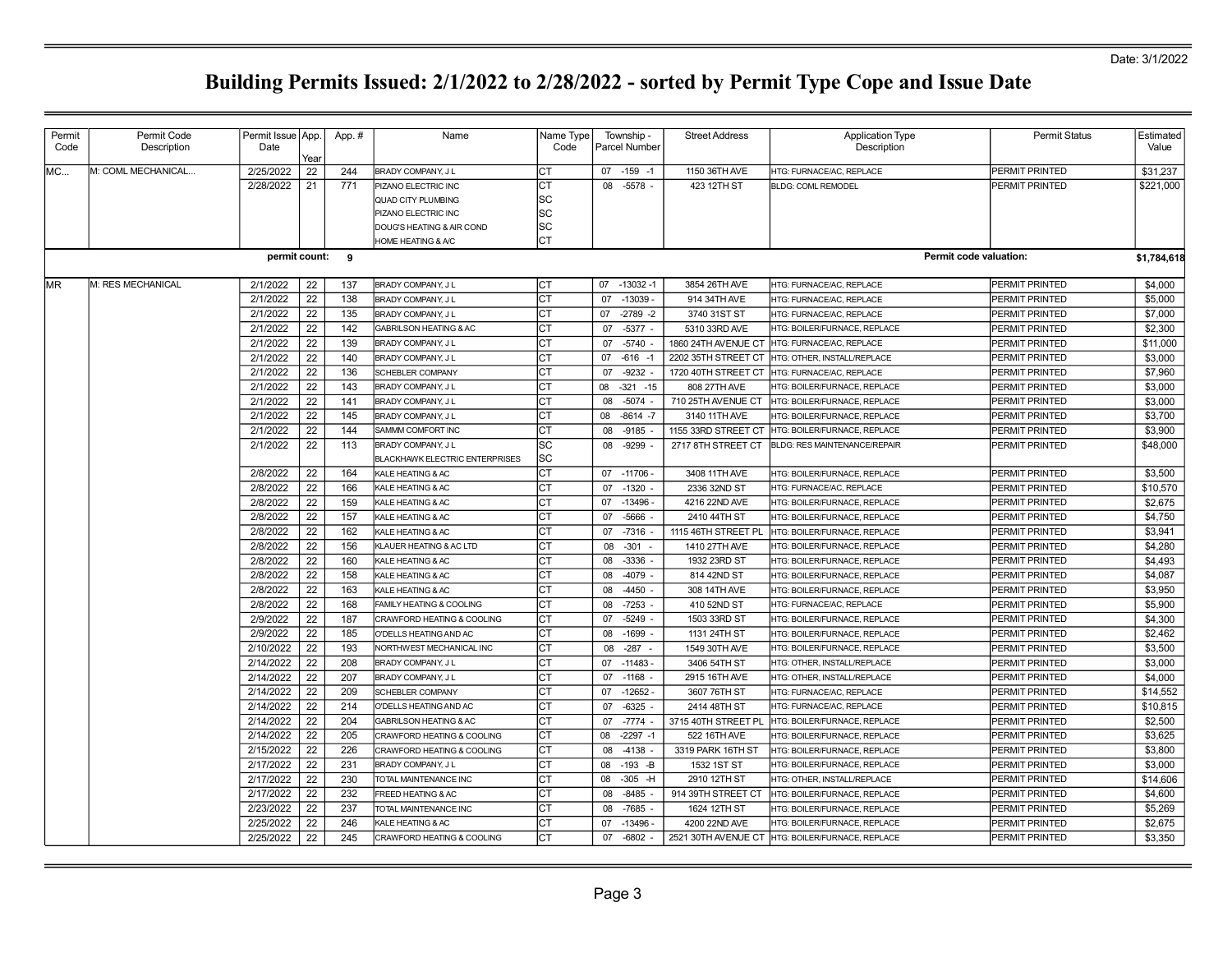| Permit<br>Code   | Permit Code<br>Description              | Permit Issue App.<br>Date |            | App. #                  | Name                                                   | Name Type<br>Code | Township -<br>Parcel Number | <b>Street Address</b>                                | <b>Application Type</b><br>Description               | <b>Permit Status</b>          | Estimated<br>Value |
|------------------|-----------------------------------------|---------------------------|------------|-------------------------|--------------------------------------------------------|-------------------|-----------------------------|------------------------------------------------------|------------------------------------------------------|-------------------------------|--------------------|
| IMR              | M: RES MECHANICAL                       | 2/25/2022                 | Year<br>22 | 248                     | TOTAL MAINTENANCE INC                                  | Iст               | 08 -6461 -41                | 3102 15TH ST                                         | <b>ITG: BOILER/FURNACE, REPLACE</b>                  | PERMIT PRINTED                | \$1,646            |
|                  |                                         | 2/25/2022                 | 22         | 247                     | TOTAL MAINTENANCE INC                                  | Iст               | 08<br>$-8442 -$             | 1652 30TH AVE                                        | <b>HTG: BOILER/FURNACE, REPLACE</b>                  | PERMIT PRINTED                | \$5,328            |
|                  |                                         | 2/25/2022                 | 22         | 243                     | BRADY COMPANY, J L                                     | Iст               | 08<br>$-8837 -$             | 3032 7TH ST                                          | HTG: FURNACE/AC, REPLACE                             | PERMIT PRINTED                | \$13,000           |
|                  |                                         | permit count:             |            | 41                      |                                                        |                   |                             |                                                      |                                                      | Permit code valuation:        | \$256,034          |
|                  |                                         |                           |            |                         |                                                        |                   |                             |                                                      |                                                      |                               |                    |
| <b>PC</b>        | P: COML PLUMBING                        | 2/1/2022                  | 22         | 131                     | <b>EWERT PLUMBING</b>                                  | Iст               | 07 -12879 -1                | 4101 44TH AVE                                        | PLBG: INSTALLATION, COMMERCIAL                       | PERMIT PRINTED                | \$4,500            |
|                  |                                         | 2/1/2022                  | 22         | 130                     | PETERSEN PLUMBING AND HEATING                          | Іст               | 08<br>$-156$                | 2037 16TH ST                                         | PLBG: INSTALLATION, COMMERCIAL                       | PERMIT PRINTED                | \$2,000            |
|                  |                                         | 2/1/2022                  | 21         | 2605                    | PROPERTY OWNER                                         | IСТ               | $7777 -$                    | 1507 RIVER DR                                        | BLDG: COML REMODEL                                   | PERMIT PRINTED                | \$31,000           |
|                  |                                         |                           |            |                         | PETERSEN PLUMBING AND HEATING                          | lsc               |                             |                                                      |                                                      |                               |                    |
|                  |                                         | 2/9/2022                  | 22         | 161                     | RUSSELL CONSTRUCTION                                   | Іст               | 07 -304 -1                  | 6600 44TH AVE                                        | <b>BLDG: COML REMODEL</b>                            | PERMIT PRINTED                | \$510,401          |
|                  |                                         |                           |            |                         | TRI-CITY ELECTRIC COMPANY                              | SC                |                             |                                                      |                                                      |                               |                    |
|                  |                                         |                           |            |                         | RAGAN COMPANY                                          | lsc               |                             |                                                      |                                                      |                               |                    |
|                  |                                         | 2/14/2022                 | 22         | 217                     | RAGAN MECHANICAL INC.<br>HOMETOWN PLUMBING AND HEATING | lsc<br>Іст        | $07 - 97 - 1$               |                                                      | 05 AVENUE OF THE CITI[PLBG: INSTALLATION, COMMERCIAL | PERMIT PRINTED                | \$19,000           |
|                  |                                         | 2/15/2022                 | 22         | 225                     | RYAN & ASSOCIATES INC                                  | Iст               | $07 - 15145$                | 3912 16TH ST                                         | PLBG: INSTALLATION, COMMERCIAL                       | PERMIT PRINTED                | \$100,200          |
|                  |                                         | 2/25/2022                 | 22         | 233                     | IMITLESS OPPORTUNITY INVESTME                          | Iст               | 08 -9407 -                  | 2900 RIVER DR                                        | BLDG:MISC/STRUCTURES OTHER THAN BLDGS                | PERMIT PRINTED                | \$157,000          |
|                  |                                         |                           |            |                         | <b>ALMIGHTY PLUMBING</b>                               | lsc               |                             |                                                      |                                                      |                               |                    |
|                  |                                         | 2/28/2022                 | 21         | 2162                    | PROPERTY OWNER                                         | lст               | 08 -156                     | 2037 16TH ST                                         | BLDG: COML MAINTENANCE/REPAIR                        | PERMIT PRINTED                | \$6,000            |
|                  |                                         |                           |            |                         | <b>SUPERIOR PLUMBING</b>                               | lsc               |                             |                                                      |                                                      |                               |                    |
|                  |                                         | 2/28/2022                 | 22         | 23                      | PROPERTY OWNER                                         | Iст               | 08 -8260 -                  | 1830 5TH AVE                                         | <b>BLDG: COML REMODEL</b>                            | PERMIT PRINTED                | \$9,000            |
|                  |                                         |                           |            |                         | A+ PLUMBING                                            | lsc               |                             |                                                      |                                                      |                               |                    |
|                  |                                         | permit count:             |            | 9                       |                                                        |                   |                             |                                                      |                                                      | Permit code valuation:        | \$839,101          |
| PCM <sub>6</sub> | P: COML GAS MTR RECONCT (6 MC 2/14/2022 |                           | 22         | 215                     | O'DELLS HEATING AND AC                                 | Iст               | 08 -5538                    | 1318 4TH AVE                                         | HTG: GAS MTR RECONNECT AFTER 6 MONTHS                | PERMIT PRINTED                | \$600              |
|                  |                                         | permit count:             |            | $\overline{1}$          |                                                        |                   |                             |                                                      |                                                      | <b>Permit code valuation:</b> | \$600              |
| <b>PCWH</b>      | P: COML WATER HEATER                    | 2/8/2022                  | 22         | 177                     | <b>ERICKSON PLUMBING</b>                               | Iст               | 08 -5521 -                  | 1401 5TH AVE                                         | PLBG: WATER HEATER                                   | PERMIT PRINTED                | \$4,507            |
|                  |                                         | 2/10/2022                 | 22         | 195                     | NORTHWEST MECHANICAL INC                               | Iст               | 07 -5593 -                  | 2313 44TH ST                                         | PLBG: WATER HEATER                                   | PERMIT PRINTED                | \$5,400            |
|                  |                                         | 2/10/2022                 | 22         | 192                     | <b>ERICKSON PLUMBING</b>                               | Iст               |                             | 08 -6705 -A 34 AVENUE OF THE CITIEPLBG: WATER HEATER |                                                      | PERMIT PRINTED                | \$1,000            |
|                  |                                         | permit count:             |            | 3                       |                                                        |                   |                             |                                                      |                                                      | Permit code valuation:        | \$10,907           |
| <b>PCX</b>       | P: COML EXCAVATION                      | 2/15/2022                 | 22         | 222                     | <b>CJ NOW</b>                                          | Iст               | $11 - 6 - A$                | 6128 AIRPORT RD                                      | PLBG: WATER SERVICE REPLACEMENT                      | PERMIT PRINTED                | \$3,000            |
|                  |                                         | permit count:             |            | $\mathbf{1}$            |                                                        |                   |                             |                                                      |                                                      | Permit code valuation:        | \$3,000            |
| PGR              | P: RES GAS PIPING                       | 2/14/2022                 | 22         | 211                     | BRADY COMPANY, J L                                     | Iст               | 07 -2436 -D                 | 2110 43RD ST                                         | PLBG: GAS PIPING                                     | PERMIT PRINTED                | \$600              |
|                  |                                         | permit count:             |            | $\overline{\mathbf{1}}$ |                                                        |                   |                             |                                                      |                                                      | Permit code valuation:        | \$600              |
| <b>PR</b>        | P: RES PLUMBING                         | 2/1/2022                  | 22         | 134                     | <b>BRADY COMPANY, J L</b>                              | Iст               | 07 -2789 -2                 | 3740 31ST ST                                         | PLBG: INSTALLATION, RESIDENTIAL                      | PERMIT PRINTED                | \$2,800            |
|                  |                                         | 2/1/2022                  | 22         | 132                     | PETERSEN PLUMBING AND HEATING                          | Iст               | $-7492$ -<br>08             | 2110 13TH ST                                         | PLBG: INSTALLATION, RESIDENTIAL                      | PERMIT PRINTED                | \$3,500            |
|                  |                                         | 2/3/2022                  | 22         | 149                     | ELEMENT PLUMBING LLC                                   | Іст               | $-8415 - 11$<br>08          | 2315 16TH AVE                                        | PLBG: INSTALLATION, RESIDENTIAL                      | PERMIT PRINTED                | \$1,000            |
|                  |                                         | 2/4/2022                  | 22         | 153                     | CRAWFORD COMPANY                                       | Іст               | 08 -3172 -                  | 1823 4TH ST                                          | PLBG: INSTALLATION, RESIDENTIAL                      | PERMIT PRINTED                | \$2,000            |
|                  |                                         | 2/8/2022                  | 22         | 179                     | PETERSEN PLUMBING & HEATING CO                         | Iст               | $-7800$ .<br>07             | 3406 15TH STREET A                                   | PLBG: INSTALLATION, RESIDENTIAL                      | PERMIT PRINTED                | \$500              |
|                  |                                         | 2/8/2022                  | 22         | 178                     | CRAWFORD HEATING & COOLING                             | Iст               | 08 -2164 -                  | 416 39TH ST                                          | PLBG: INSTALLATION, RESIDENTIAL                      | PERMIT PRINTED                | \$500              |
|                  |                                         | 2/10/2022                 | 22         | 194                     | PETERSEN PLUMBING & HEATING CO                         | Iст               | $-6223$<br>08               | 228 45TH ST                                          | PLBG: INSTALLATION, RESIDENTIAL                      | PERMIT PRINTED                | \$2,500            |
|                  |                                         | 2/14/2022                 | 22         | 213                     | ELEMENT PLUMBING LLC                                   | Іст               | $-1323$ .<br>07             | 2326 32ND ST                                         | PLBG: INSTALLATION, RESIDENTIAL                      | PERMIT PRINTED                | \$1,000            |
|                  |                                         | 2/14/2022                 | 22         | 212                     | ELEMENT PLUMBING LLC                                   | Iст               | $-7800$<br>07               | 3406 15TH STREET A                                   | PLBG: INSTALLATION, RESIDENTIAL                      | PERMIT PRINTED                | \$1,000            |
|                  |                                         | 2/14/2022                 | 22         | 218                     | NORTHWEST MECHANICAL INC                               | СT                | $-261$<br>08                | 2827 15TH STREET A                                   | PLBG: INSTALLATION, RESIDENTIAL                      | PERMIT PRINTED                | \$8,971            |